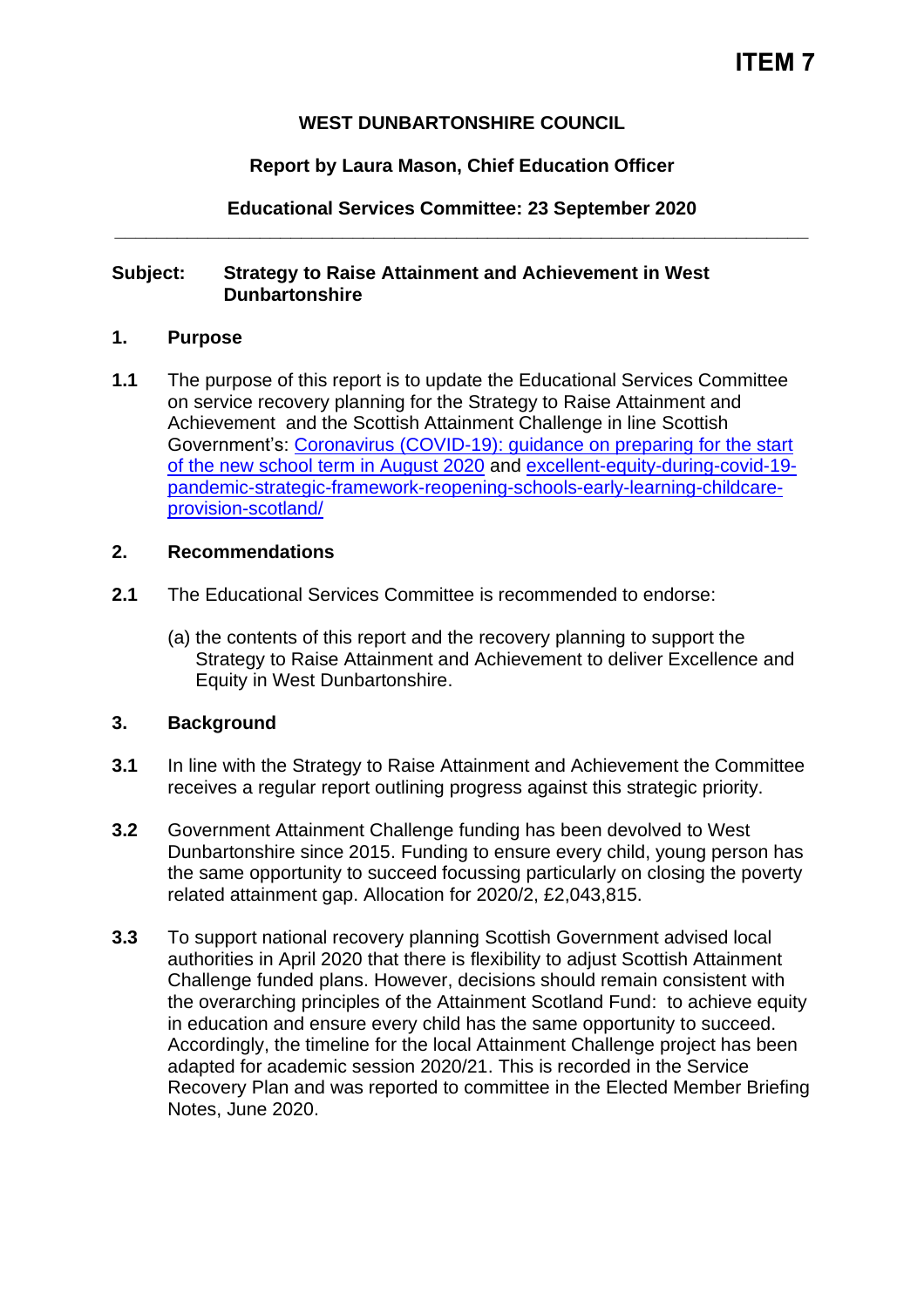**3.4** The Scottish Government advice for school re openings published in July provides clear direction on the key areas of priority with health and safety of primordial importance. In meetings with all headteachers in early August the Chief Education Officer discussed the critical key priorities for schools reopening highlighting the importance of rigorous application of health and safety guidance, risk assessments, clear communication, detailed planning and consultation.

#### **4. Main Issues**

- **4.1** Short term and long term impact of COVID on mental health and well being of our communities impacting on equity outcomes for our children, young people and families.
- **4.2** Maintaining high rates of progress for attainment and equity at a time of uncertainty and significant change.
- **4.3** Financial impact of COVID on children, families and service delivery.

# **4.4 Recovery Planning for Equity**

- **4.4.1** To support the recovery of any loss of learning during the pandemic we will work closely with our schools to provide guidance and direction and identify areas requiring support. The Attainment Challenge Funding will be used to deliver on a set of key recovery priorities for equity in West Dunbartonshire :
	- Maintain robust contingency planning for equity
	- Evaluate the impact of lockdown on equity and excellence outcomes
	- Mitigate the risk of any increased gaps in learning and difficulties to reengage in school / ELCC.
	- Provide targeted and intensive support for more vulnerable learners and any families experiencing loss or trauma.

Guidance on recovery planning for curriculum, assessment and equity have been distributed to headteachers. We are adopting a strengths based approach focusing on what children and young people 'can do' not on what they 'can't do' or 'have missed'. In this first phase we are working to promote strong re-engagement and re-establishment of relationships with children and young people as they begin the new school year. A progress report will be provided at a future committee.

**4.4.2** As part of the Scottish Government recovery planning additional funding for staff has been made available to local authorities to support recovery:

Government devolved funding to West Dunbartonshire for additional teachers £892,584 for commitment between 2020 and 2022 (£595,056 in 2020-21), and (£297,528 in 2021-22). Funding for additional support staff £99,176 for commitment between 2020 and 2022 (£66,117 in 2020-21) and (£33,059 in 2021-22).The funding for session 2020 -21 equates to approximately 15-18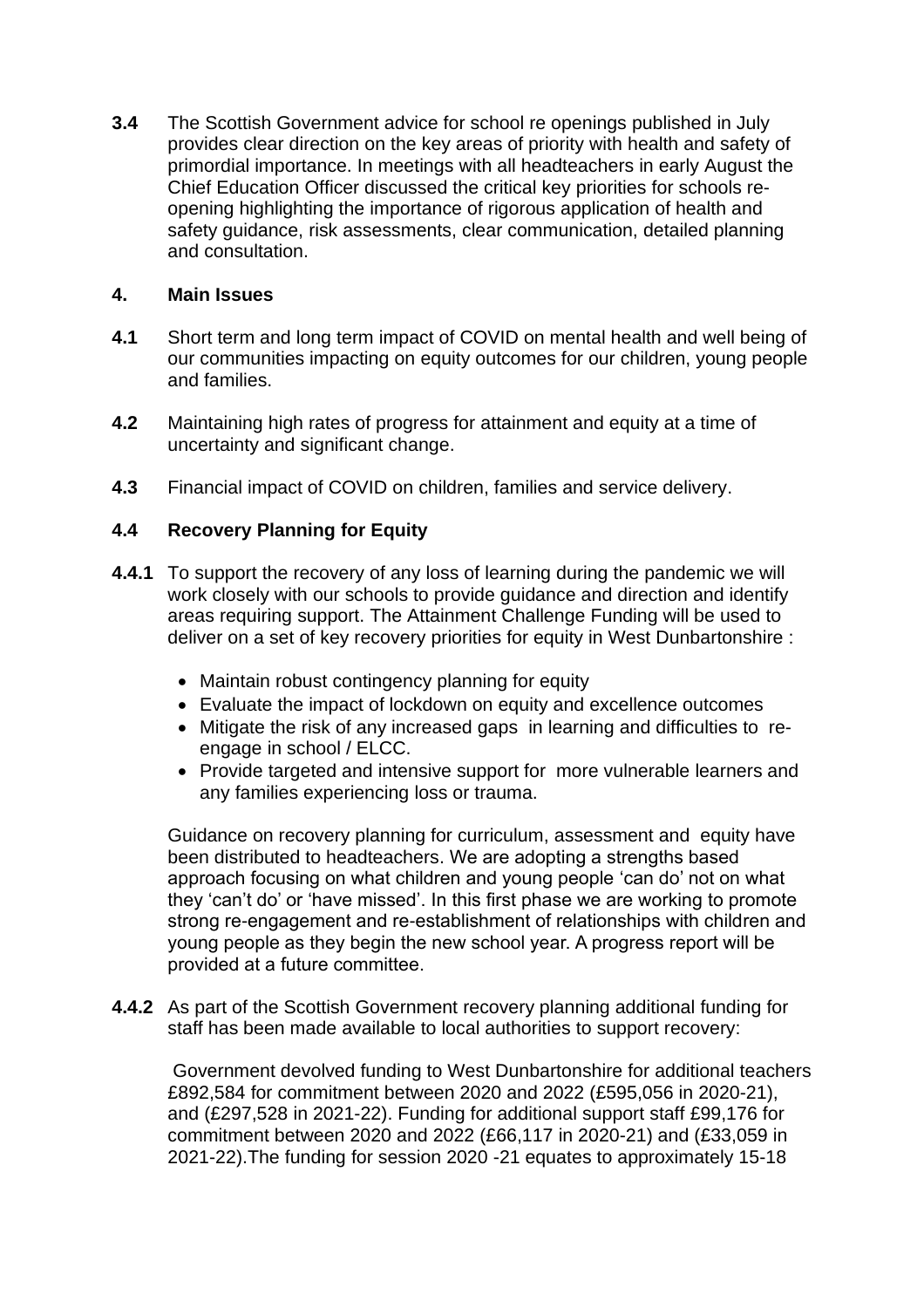additional teachers (dependent on salary point) and approximately 3-6 learning assistants.

In West Dunbartonshire we will deploy the additional staff to:

- Provide contingency in the event of staff absence due to COVID.
- Close the new and 'widened' equity gaps
- Support children and young people finding difficulty with re engaging

#### **4.4.3** Digital Inclusion

West Dunbartonshire secured funding of £418,000 from the Scottish Government to tackle digital exclusion amongst children and young people in West Dunbartonshire. The funding will provide 2084 additional Chromebook devices and provide 230 households with internet connectivity. The criteria used to determine allocation is based on children entitled to free school meals and families with three or more children sharing a single device at home. This increased provision will reduce the need to share devices, giving benefit to approximately 3600 children and young people. We were also successful in securing an innovation fund of £30,000 to enhance our virtual school environment and to introduce a new senior phase skills development project for Chromebook device maintenance and repair.

**4.4.4** The next phase of our digital learning is the full launch of our virtual learning provision ["Campus@WDC".](https://www.youtube.com/watch?v=NEaRxnt4yLU) It has been produced to provide live and recorded learning if a blended learning model is required but also with the purpose of providing schools and teachers with lessons and materials they can use in their classrooms. A team of our staff have produced over 250 different teaching videos for use in this first term of schools re-opening. This builds on the progress made with remote digital learning during 'lockdown' but also provides an exciting platform for the sharing of lessons and activities produced by our teachers and accessible for all to use in their classroom, for independent learning or home learning.

[Campus@WDCsite](https://sites.google.com/ourcloud.buzz/wdcvirtualschool/home) provides literacy and numeracy lessons covering the key stages of the Broad General Education and we have developed a learning context for all schools to use called "West Dunbartonshire Back [to the Future](https://youtu.be/KwiDUYd34XM)  [2020"](https://youtu.be/KwiDUYd34XM). This focusses on the children's experience of lockdown and the 'new' ways of life as a result of COVID. They will be given opportunity to reflect on the positive and negative impact of the global pandemic on our local , national and global communities. They will be invited to consider what they wish to see change and develop as the local 'change makers' in West Dunbartonshire and as young citizens of the world. The project will culminate next year in a West Dunbartonshire Showcase led by our young people sharing their hopes and aspirations for the future.

# **4.5 Health and Safety**

The Service has been supported by colleagues across the Council in particular colleagues from Asset Management, Procurement and Health and Safety to ensure our schools and ELCC's were able to return safely with appropriate measures and PPE in place. The education policy guidance on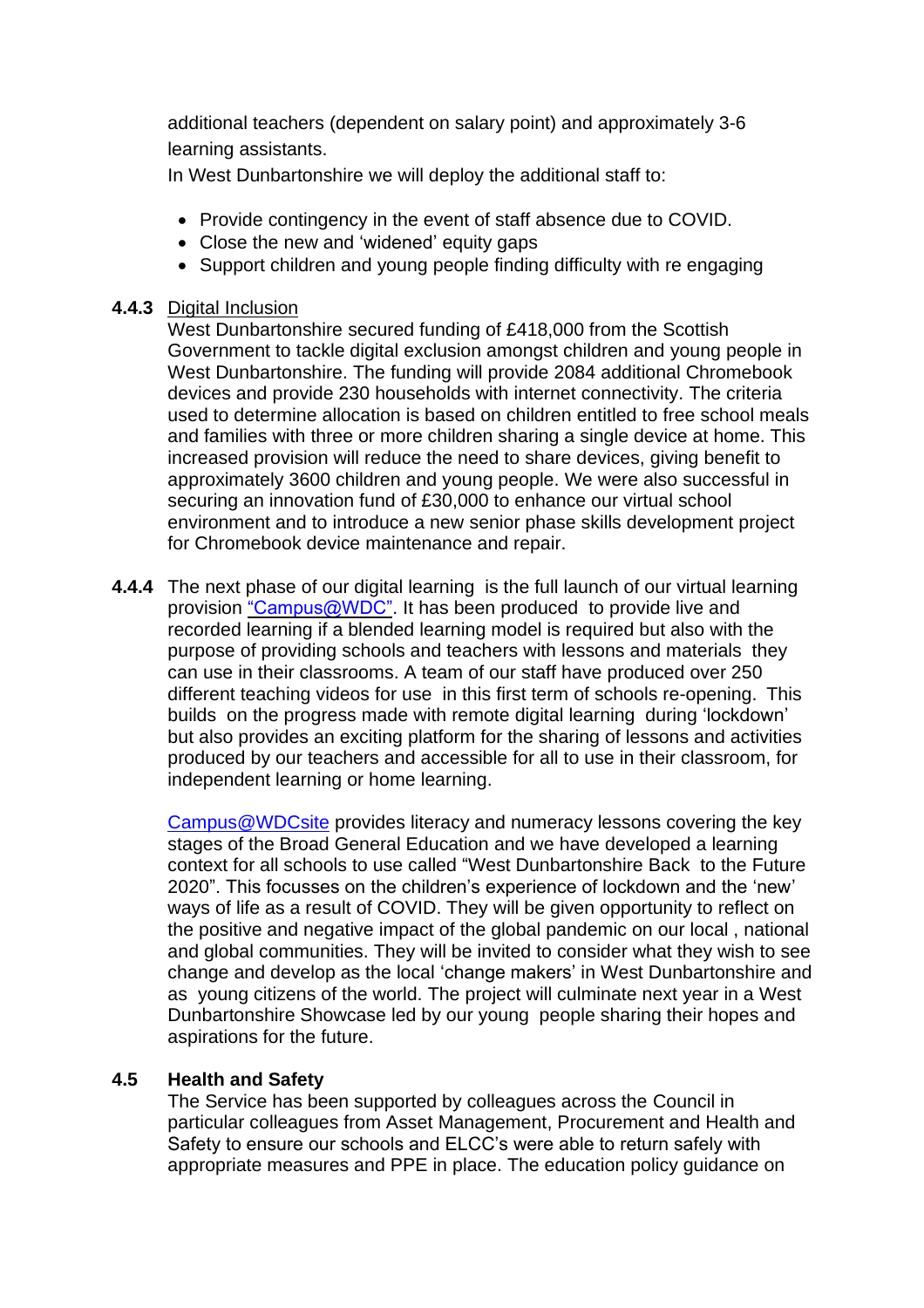health and safety was updated for COVID 19 with provision of generic risk assessments and accessible links to public heath and national health advice. Materials were disseminated for staff and pupils covering infection control, and building safety protocols. Communications for parents and pupils were also provided on the new safety protocols for the August openings. Weekly meetings were also scheduled over the summer with the local Trade Unions and they continue on a fortnightly basis.

### **5. People Implications**

- **5.1** Scottish Government confirmed that the additional funding for teaching and support staff as part of the national recovery planning is not ring-fenced to a specific group of teachers. It was agreed through local negotiations to open the recruitment to both newly qualified teachers and teachers registered for supply teaching in the authority. This ensured a fair recruitment process with the opportunities available to all qualified teachers.
- **5.2** The Scottish Attainment Challenge funding from Scottish Government has supported the secondment of officers and teachers assigned to raise attainment and narrow the poverty related attainment gap. Exit strategies are being developed for the Scottish Attainment Challenge funded posts in the event that funding ends in March 2021.

### **6. Financial and Procurement Implication**

- **6.1** The first claim for 2020/21 is due at the end of September. For primary Challenge projects it is anticipated that we will claim part year costs of £0.442m. For secondary challenge projects it is anticipated that we will claim part year costs of £0.580m.
- **6.2** It is anticipated that the full award of £2.043m for 2020/21 will be spent.
- **6.3** There are no procurement implications arising from this report

# **7. Risk Analysis**

- **7.1** Impact of the ongoing uncertainty and possible services disruption during the pandemic could impact on delivery of strategic outcomes.
- **7.2** Failure to implement an authority-wide strategy to raise attainment and secure improvement will disadvantage our young people and may become a reputational risk to the Council.
- **7.3** The Committee will be provided with regular update reports advising of progress.

# **8. Equalities Impact Assessment (EIA)**